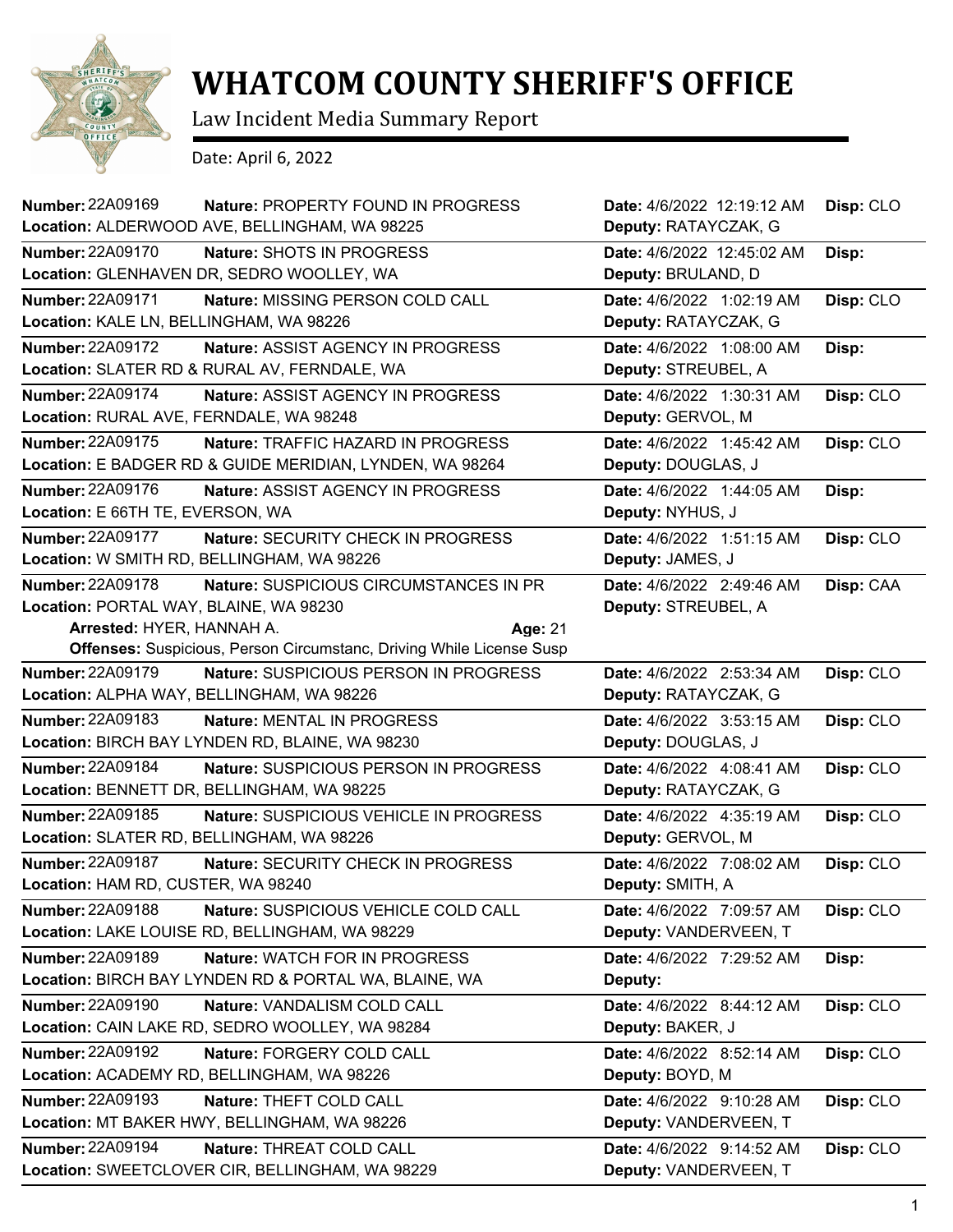| Number: 22A09195<br>Nature: THEFT COLD CALL                      | Date: 4/6/2022 9:27:36 AM  | Disp: CLO |
|------------------------------------------------------------------|----------------------------|-----------|
| Location: GOLDEN VALLEY DR, MAPLE FALLS, WA 98266                | Deputy: COLLINS, B         |           |
| <b>Number: 22A09197</b><br>Nature: WATCH FOR IN PROGRESS         | Date: 4/6/2022 10:07:57 AM | Disp:     |
| Location: MARINE DR & FERNDALE RD, BELLINGHAM, WA                | Deputy:                    |           |
| Number: 22A09198<br>Nature: FOLLOW UP                            | Date: 4/6/2022 10:13:12 AM | Disp:     |
| Location: E 66TH TE, EVERSON, WA                                 | Deputy:                    |           |
| <b>Number: 22A09199</b><br>Nature: ALARM AUDIBLE IN PROGRESS     | Date: 4/6/2022 10:25:39 AM | Disp:     |
| Location: RIDGEWOOD AV, BELLINGHAM, WA                           | Deputy: VANDERVEEN, T      |           |
| <b>Number: 22A09200</b><br>Nature: THEFT COLD CALL               | Date: 4/6/2022 10:29:49 AM | Disp: CLO |
| Location: MARSHALL HILL RD, DEMING, WA 98244                     | Deputy: COLLINS, B         |           |
| <b>Number: 22A09202</b><br>Nature: SECURITY CHECK IN PROGRESS    | Date: 4/6/2022 10:38:55 AM | Disp: CLO |
| Location: GOLDEN VALLEY DR, MAPLE FALLS, WA 98266                | Deputy: KLIX, J            |           |
| <b>Number: 22A09203</b><br>Nature: REFER TO WSP IN PROGRESS      | Date: 4/6/2022 10:45:42 AM | Disp:     |
| Location: GUIDE MERIDIAN & SMITH RD, BELLINGHAM, WA              | Deputy:                    |           |
| Number: 22A09204<br>Nature: ALARM AUDIBLE IN PROGRESS            | Date: 4/6/2022 10:49:46 AM | Disp:     |
| Location: TAKU DR, SEDRO WOOLLEY, WA                             | Deputy: VANDERVEEN, T      |           |
| <b>Number: 22A09205</b><br>Nature: ASSAULT SIMPLE IN PROGRESS    | Date: 4/6/2022 10:52:18 AM | Disp: CLO |
| Location: KAAS RD, FERNDALE, WA 98248                            | Deputy: BAKER, J           |           |
| Number: 22A09206<br>Nature: ASSIST CITIZEN IN PROGRESS           | Date: 4/6/2022 10:57:06 AM | Disp:     |
| Location: ASH AV, POINT ROBERTS, WA                              | Deputy:                    |           |
| <b>Number: 22A09207</b><br>Nature: SUSPICIOUS CIRCUMSTANCES COLD | Date: 4/6/2022 11:36:06 AM | Disp: CLO |
| Location: BIRCH BAY LYNDEN RD, BLAINE, WA 98230                  | Deputy: BOYD, M            |           |
| <b>Number: 22A09208</b><br>Nature: TRESPASS IN PROGRESS          | Date: 4/6/2022 11:46:26 AM | Disp: INF |
| Location: MT BAKER HWY, NATIONAL FOREST, WA 98244                | Deputy: COLLINS, B         |           |
| <b>Number: 22A09209</b><br>Nature: CHILD ABUSE COLD CALL         | Date: 4/6/2022 11:49:59 AM | Disp: CLO |
| Location: GREENWOOD AVE, BELLINGHAM, WA 98225                    | Deputy: BAKER, J           |           |
| <b>Number: 22A09210</b><br>Nature: TEST                          | Date: 4/6/2022 12:14:25 PM | Disp:     |
| Location: GRAND AV, BELLINGHAM, WA                               | Deputy:                    |           |
| Number: 22A09211<br>Nature: TEST                                 | Date: 4/6/2022 12:14:50 PM | Disp:     |
| Location: GRAND AV, BELLINGHAM, WA                               | Deputy:                    |           |
| Number: 22A09212<br>Nature: TEST                                 | Date: 4/6/2022 12:15:07 PM | Disp:     |
| Location: GRAND AV, BELLINGHAM, WA                               | Deputy:                    |           |
| Number: 22A09213<br>Nature: ASSIST CITIZEN COLD CALL             | Date: 4/6/2022 12:23:38 PM | Disp:     |
| Location: S BEACH RD, POINT ROBERTS, WA                          | Deputy: LARSONCOOLEY, B    |           |
| Number: 22A09215<br>Nature: Not available.                       | Date: 4/6/2022 12:29:34 PM | Disp:     |
| Location: SEAFAIR DR, BLAINE, WA                                 | Deputy:                    |           |
| Number: 22A09216<br>Nature: ASSAULT WITH A WEAPON IN PROGR       | Date: 4/6/2022 12:56:20 PM | Disp: CAA |
| Location: WEST RD, SEDRO WOOLLEY, WA 98284                       | Deputy: VANDERVEEN, T      |           |
| Arrested: DUBROW, JENNIFER L.<br>Age: 67                         |                            |           |
| <b>Offenses: Assault 1st</b>                                     |                            |           |
| <b>Number: 22A09217</b><br>Nature: BRANDISHING IN PROGRESS       | Date: 4/6/2022 1:04:01 PM  | Disp:     |
| Location: WEST RD, SEDRO WOOLLEY, WA                             | Deputy:                    |           |
| Number: 22A09218<br>Nature: DRUGS IN PROGRESS                    | Date: 4/6/2022 1:10:35 PM  | Disp: CLO |
| Location: NORTHSHORE RD, BELLINGHAM, WA 98226                    | Deputy: COLLINS, B         |           |
| <b>Number: 22A09219</b><br>Nature: ASSIST CITIZEN IN PROGRESS    | Date: 4/6/2022 1:08:33 PM  | Disp: CLO |
| Location: POLLMAN CIR, LYNDEN, WA 98264                          | Deputy: SMITH, A           |           |
| <b>Number: 22A09221</b><br>Nature: FORGERY COLD CALL             | Date: 4/6/2022 1:23:47 PM  | Disp: CLO |
| Location: CHUCKANUT CREST LN, BELLINGHAM, WA 98229               | Deputy:                    |           |